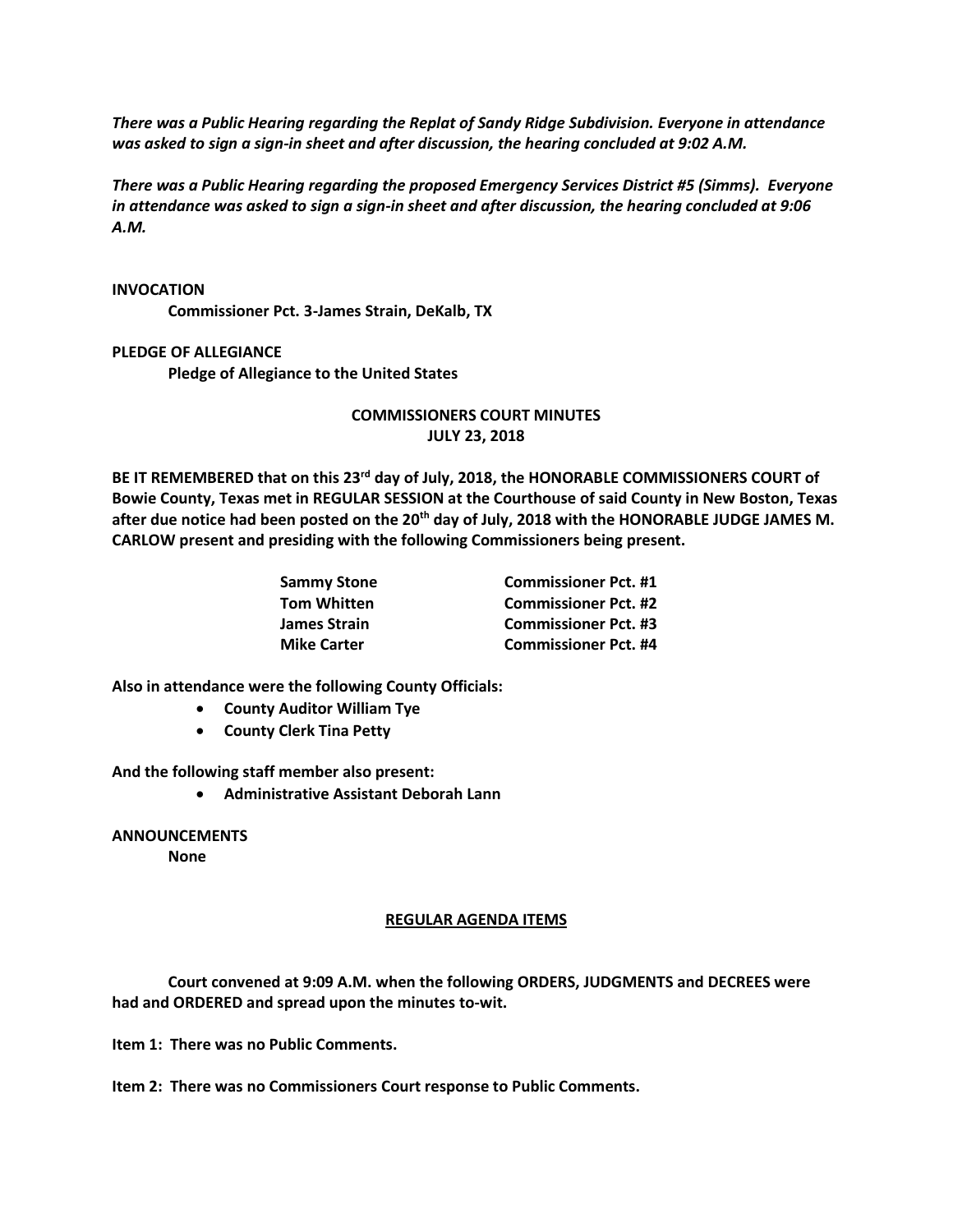**Item 3: On this 23rd day of July, 2018, a motion was made by Commissioner Mike Carter and duly second by Commissioner James Strain to approve the replat of Sandy Ridge Subdivision in Pct. 4.**

**Motion was put to a vote and all Commissioners voted yes and none voted no. Motion carried.**

- **Item 4: On this 23rd day of July, 2018, a motion was made by Commissioner Mike Carter and duly second by Commissioner Sammy Stone to approve the creation of Emergency Services District #5 (Simms). Motion was put to a vote and all Commissioners voted yes and none voted no. Motion carried.**
- **Item 5: On this 23rd day of July, 2018, a motion was made by Commissioner James Strain and duly second by Commissioner Tom Whitten to set Election (November 6, 2018) to confirm the Emergency Services District's creation and authorize the imposition of a tax not to exceed the rate allowed by Section 48-e, Article III, Texas Constitution. Motion was put to a vote and all Commissioners voted yes and none voted no. Motion carried.**
- **Item 6: On this 23rd day of July, 2018, a motion was made by Commissioner Sammy Stone and duly second by Commissioner Mike Carter to approve the Proclamation designating Bowie County as a Purple Heart County. Motion was put to a vote and all Commissioners voted yes and none voted no. Motion carried.**
- **Item 7: On this 23rd day of July, 2018, a motion was made by Commissioner James Strain and duly second by Commissioner Tom Whitten to accept the presentation of a check (\$350,000) to Commissioners Court from NET/RMA-Northeast Texas Mobility Authority. Motion was put to a vote and all Commissioners voted yes and none voted no. Motion carried.**
- **Item 8: On this 23rd day of July, 2018, a motion was made by Commissioner Mike Carter and duly second by Commissioner Sammy Stone to approve the resale of properties acquired by the Bowie Central Appraisal District. Motion was put to a vote and all Commissioners voted yes and none voted no. Motion carried.**
- **Item 9: On this 23rd day of July, 2018, a motion was made by Commissioner Mike Carter and duly second by Commissioner James Strain to approve the Treasurer's Investment Report (as of June 30, 2018). Motion was put to a vote and all Commissioners voted yes and none voted no. Motion carried.**